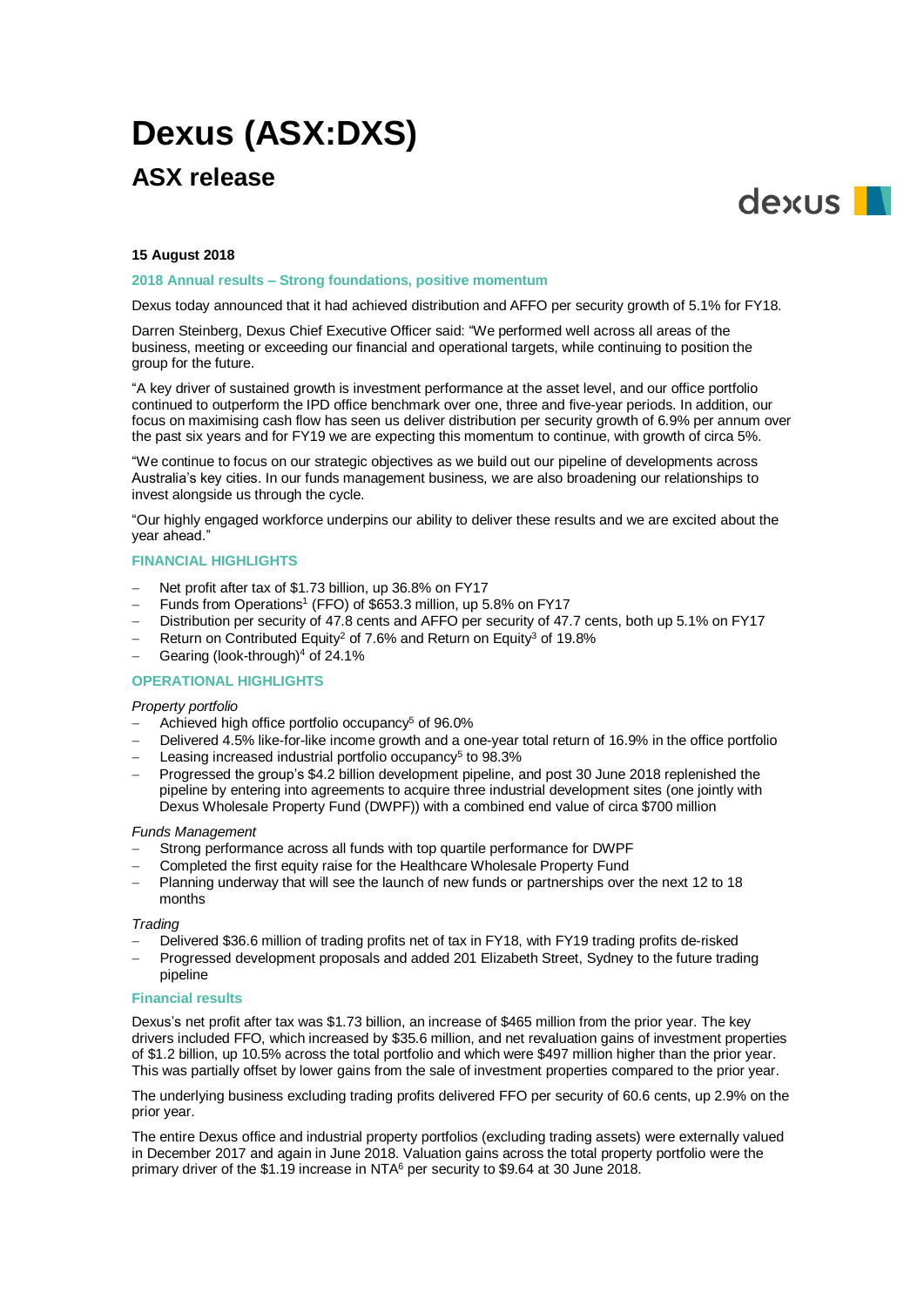The valuation uplift was driven primarily by the Sydney office portfolio, where capitalisation rates have compressed further, and the buoyant leasing market which has delivered higher market rents.

The weighted average capitalisation rate across the total portfolio tightened 43 basis points over the past 12 months to 5.52% and 14 basis points since December 2017. Over the past six months, the weighted average capitalisation rate of the Dexus office portfolio tightened 13 basis points from 5.50% at 31 December 2017 to 5.37% at 30 June 2018 and the Dexus industrial portfolio weighted average capitalisation rate tightened 25 basis points from 6.65% to 6.40%.

Distribution per security was 47.8 cents for the 12 months ended 30 June 2018, up 5.1% on the prior year, with the distribution payout remaining in line with free cash flow in accordance with Dexus's distribution policy. The distribution for the six months ended 30 June 2018 of 24.1 cents per security will be paid to Dexus Security holders on Thursday, 30 August 2018.

Since announcing plans in February 2018 to initiate an on-market securities buy-back of up to 5% of Dexus securities on issue, Dexus has acquired and cancelled 207,665 securities. Dexus will continue to utilise the buy-back where there is an opportunity to enhance investor returns.

Alison Harrop, Chief Financial Officer said: "A standout achievement was the extension of our total debt duration to 7.0 years as a result of completing our largest ever debt raising via the US Private Placement market. Our strong balance sheet provides us with the capacity to fund projects in our current and future development pipeline."

Dexus's gearing (look-through)<sup>4</sup> of 24.1% at 30 June 2018 sits below the target range of 30-40%, with the average cost of debt at 4.2%.

# **Property portfolio**

# *Dexus Office Portfolio*

| <b>Key metrics</b>                        | 30 June 2018 | 30 June 2017 |
|-------------------------------------------|--------------|--------------|
| Occupancy by income                       | 96.0%        | 97.2%        |
| Weighted average lease expiry (by income) | 4.6 years    | 4.8 years    |
| Average incentives <sup>7</sup>           | 13.9%        | 14.5%        |
| Weighted average cap rate                 | 5.37%        | 5.78%        |

#### *Dexus Industrial Portfolio*

| Key metrics                               | 30 June 2018 | 30 June 2017 |
|-------------------------------------------|--------------|--------------|
| Occupancy by income                       | 98.3%        | 96.5%        |
| Weighted average lease expiry (by income) | 4.8 years    | 5.1 years    |
| Average incentives                        | 12.6%        | 14.5%        |
| Weighted average cap rate                 | 6.40%        | 6.88%        |

Kevin George, Executive General Manager, Office and Industrial said: "Our office portfolio delivered 4.5% like-for-like income growth and the total return of 16.9% for the year was driven by increased market rents. Occupancy reduced marginally to 96.0% driven by the known departure of CBA at Sydney Olympic Park, providing the opportunity for us to improve this position during FY19.

"Tenant activity and market dynamics have remained positive in all of our core office markets, with strong levels of enquiry in Perth converting to significant leasing at 240 St Georges Terrace (57%<sup>8</sup> of the impending Woodside vacancy now solved) and Kings Square, as tenants seek to upgrade to better quality buildings and centralise into the CBD.

"Our industrial portfolio delivered 3.0% like-for-like income growth and continues to benefit from an uptick in logistics and e-commerce demand, contributing to an improvement in occupancy to 98.3%.

"From a sustainability perspective, this year we launched our *New energy, New opportunities* strategy that sets a pathway for Dexus to achieve net zero emissions by 2030 through improving energy efficiency and increasing renewables. We have achieved 89% progress towards the group's target of having one million square metres of the office portfolio at a 5-star NABERS Energy rating or above by 2020, with more than 890,000 square metres now at this position."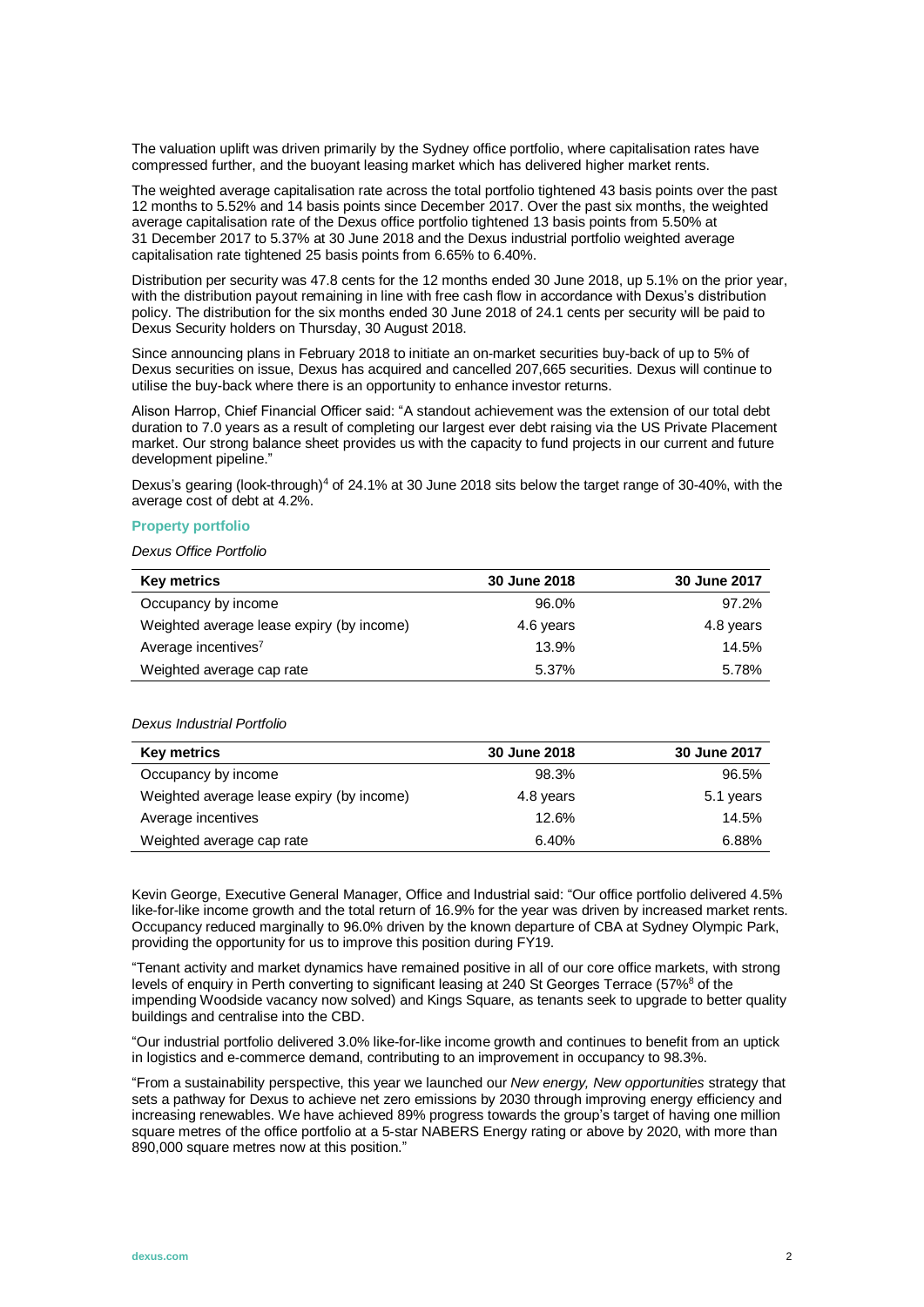# *Customer*

Customer advocacy at Dexus continues to underpin asset and portfolio performance reflected by continued IPD benchmark outperformance.

Kevin George said: "Our team continued to drive great customer experience outcomes during the year as evidenced by our strong overall Net Promoter Score of +32 and customer satisfaction score of 8.3 out of 10 in our latest customer survey. These scores have improved, and survey participation increased, on the back of the strength of our customer relationships."

#### *Development*

Ross Du Vernet, Chief Investment Officer said: "We have a significant opportunity to drive future value through our \$4.2 billion group development pipeline, which is diversified across uses and locations and the most efficient way to access quality product at this point in the cycle. We are also shortlisted or in an exclusive position on circa \$2 billion of potential concept development projects."

This year we activated two office projects at 180 Flinders Street in the Melbourne CBD and 12 Creek Street - The Annex in Brisbane, and in July 2018 we commenced development works at 240 St Georges Terrace in Perth. Works also progressed at 100 Mount Street, North Sydney, where NBN Co. was secured as a new customer across 20,364 square metres. In aggregate, 50%<sup>8</sup> of the space is already committed at these four key office developments, with completions scheduled over the next four years.

Post 30 June 2018, Dexus replenished the industrial development pipeline by entering into agreements to acquire three industrial development sites in Melbourne, Sydney and Brisbane, one of which will be acquired jointly with DWPF. These developments have a combined end value of circa \$700 million and will be built out over the next five to seven years. They provide the opportunity to leverage our extensive market knowledge, development and leasing capabilities, and track record in each of these markets.

# *Transactions*

Dexus announced or completed \$2.4 billion<sup>9</sup> of transactions for the group including the settlement of the acquisitions of the MLC Centre, Sydney, 100 Harris Street, Sydney and 90 Mills Road, Braeside in addition to the divestment of 11 Waymouth Street, Adelaide and Dexus's remaining interest in Southgate, Melbourne. Other transactions included the Dexus Office Partnership's acquisition of 56 Berry Street, North Sydney and 140 George Street, Parramatta in addition to the sale of 46 Colin Street, West Perth.

#### **Funds Management**

Deborah Coakley, Executive General Manager, Funds Management said: "We continue to deliver strong performance for all of our clients and are progressing the funds management development pipeline which provides a source of organic growth. Planning is also underway that will see the launch of new funds or partnerships over the next 12 to 18 months."

Dexus now manages \$13.9 billion, covering the office, industrial, retail and healthcare property sectors on behalf of 73 third party clients. The first equity raise for the Healthcare Wholesale Property Fund was completed, with development progressing at Calvary Adelaide Hospital. Retail developments were completed at Willows Shopping Centre, Townsville, Smithfield Shopping Centre, Cairns, and Westfield Plenty Valley, Mill Park.

All funds delivered strong performance, with DWPF achieving top quartile performance and a one-year total return of 13.8%, outperforming its benchmark over one, three, five, seven and ten years. The Dexus Office Partnership delivered a one-year unlevered total property return of 16.0% and an annualised unlevered total property return of 14.9% since inception.

# **Trading**

In FY18, Dexus delivered \$36.6 million of trading profits net of tax from the sale of two Parramatta properties located at 105 Phillip Street and 140 George Street. The exchange of contracts to sell 32 Flinders Street, Melbourne has de-risked FY19 trading profits.

Future projects were progressed with 201 Elizabeth Street, Sydney added to the trading pipeline, and planning approval received for Stage 1 of 12 Frederick Street, St Leonards (North Shore Health Hub). A total of six projects diversified across sectors and trading strategies have been earmarked to deliver trading profits of \$260-280 million pre-tax in future years.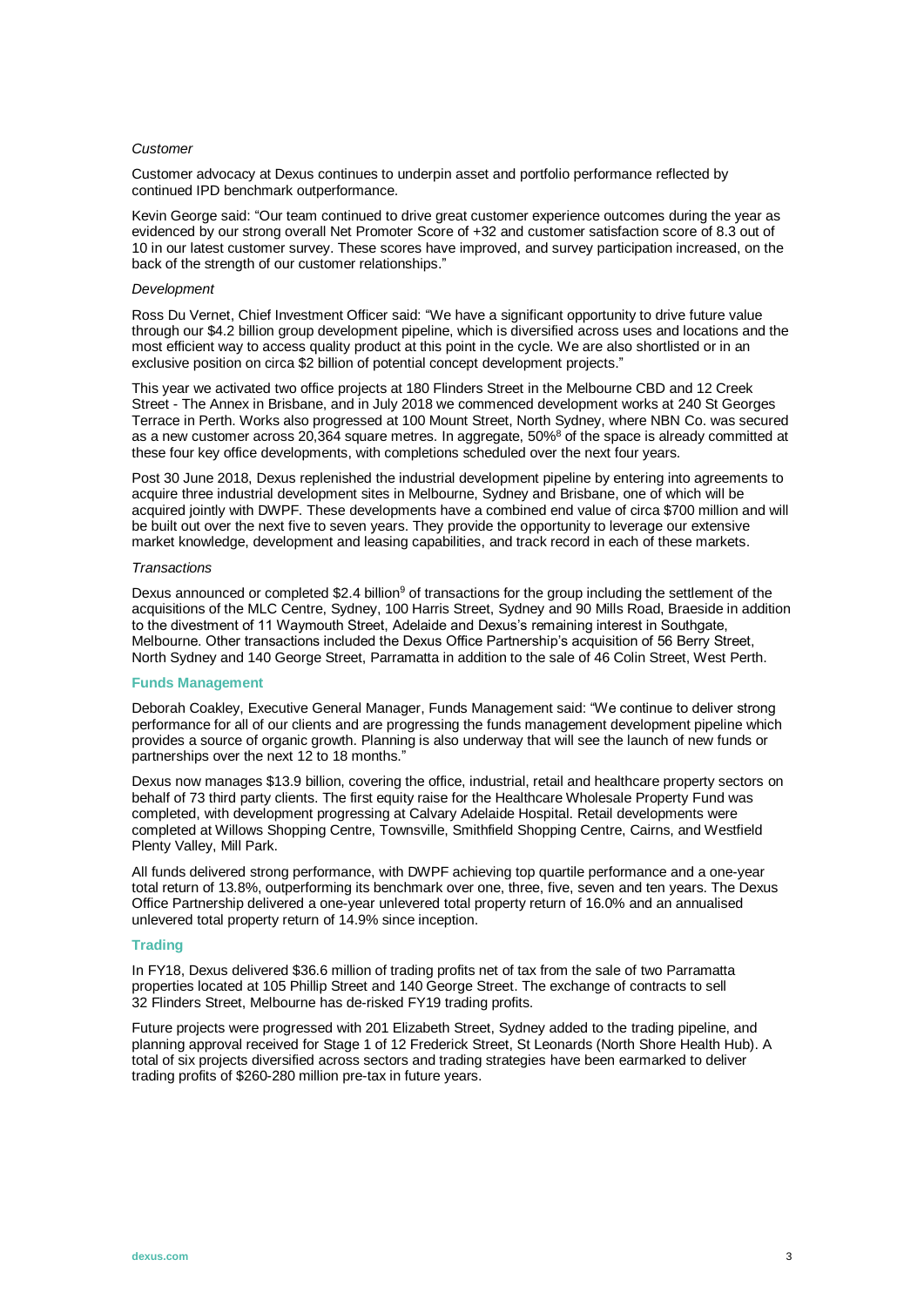# **Outlook and guidance**

Darren Steinberg said: "In an era of emerging technologies, evolving cities and changing customer expectations, the business environment is rapidly changing and Dexus is well positioned for continued success.

"We are building on the strong foundations developed not only over the past decade since becoming Dexus, but over the past 34 years from the establishment of our first associated property trust.

"Australian cities, and our portfolio that is concentrated within their CBDs, are expected to continue to benefit from urbanisation, strong population growth, a supportive economic backdrop and ongoing infrastructure investment.

"Our development pipeline across mixed uses and locations is responding to opportunities presented by evolving cities and is a source of embedded value enhancement. Our diversified funds management business with its strong track record of outperformance is set to benefit from continued growth in superannuation and global fund flows.

"From an asset value perspective, we expect further cap rate compression of circa 10 to 15 basis points over the next 12 months, driven by continued investment demand, combined with strong property fundamentals in Sydney and Melbourne and improving conditions in Perth and Brisbane.

"Our market guidance<sup>10</sup> for the 12 months ending 30 June 2019 is to deliver distribution per security growth of circa 5%."

## **2018 Annual Reporting Suite**

This *ASX announcement* should be read in conjunction with the *2018 Annual Results presentation*, *2018 Financial Accounts, 2018 Annual Report* and *2018 Property Synopsis*, released to the Australian Securities Exchange today and available on www.dexus.com

# **Investor briefing**

 $\overline{a}$ 

Dexus will hold an investor presentation briefing at 9:30am (AEDT) today, 15 August 2018, which will be webcast via the Dexus website (www.dexus.com) and available for download later today.

- 2 Return on Contributed Equity (ROCE) is calculated as AFFO plus the net tangible asset impact from completed developments divided by the average contributed equity during the period.
- 3 Return on Equity (ROE) is calculated as the growth in net tangible assets per security plus the distribution paid/payable per security divided by the opening net tangible assets per security.
- Adjusted for cash and debt in equity accounted investments.
- 5 By income.
- 6 Net Tangible Assets. Excluding development leasing.
- 
- Includes Heads of Agreement signed post 30 June 2018.
- 9 Includes transactions settled or announced post 30 June 2017, as well as three acquisitions announced post 30 June 2018 being 11-167 Palm Springs, Ravenhall, VIC, 425-479 Freeman Road, Richlands, QLD, 54 Ferndell Street, South Granville, NSW. 10 Barring unforeseen circumstances guidance is supported by the following assumptions: Impacts of announced divestments and acquisitions; FFO per security growth of circa 3%, underlying FFO per security growth of circa 3% underpinned by Dexus office
- portfolio like-for-like growth of 4-5%, Dexus industrial portfolio like-for-like growth of 2.5-3.5%, management operations FFO and cost of debt broadly in line with FY18; trading profits of \$35-40 million net of tax; maintenance capex, cash incentives, leasing costs and rent free incentives of \$155-165 million; and excluding any further transactions.

# **For further information please contact:**

| Investor Relations       | Media Relations         |
|--------------------------|-------------------------|
| Rowena Causley           | Louise Murray           |
| +61 2 9017 1390          | +61 2 9017 1446         |
| +61 416 122 383          | +61 403 260 754         |
| rowena.causley@dexus.com | louise.murray@dexus.com |

<sup>1</sup> FFO in accordance with guidelines provided by the Property Council of Australia (PCA): comprises net profit/loss after tax attributable to stapled security holders calculated in accordance with Australian Accounting Standards and adjusted for: property revaluations, impairments, derivative and FX mark-to-market impacts, fair value movements of interest bearing liabilities, amortisation of tenant incentives, gain/loss on sale of certain assets, straight line rent adjustments, deferred tax expense/benefit, transaction costs, rental guarantees and coupon income. Underlying FFO excludes trading profits net of tax. Adjusted FFO deducts maintenance capital expenditure and lease incentives.